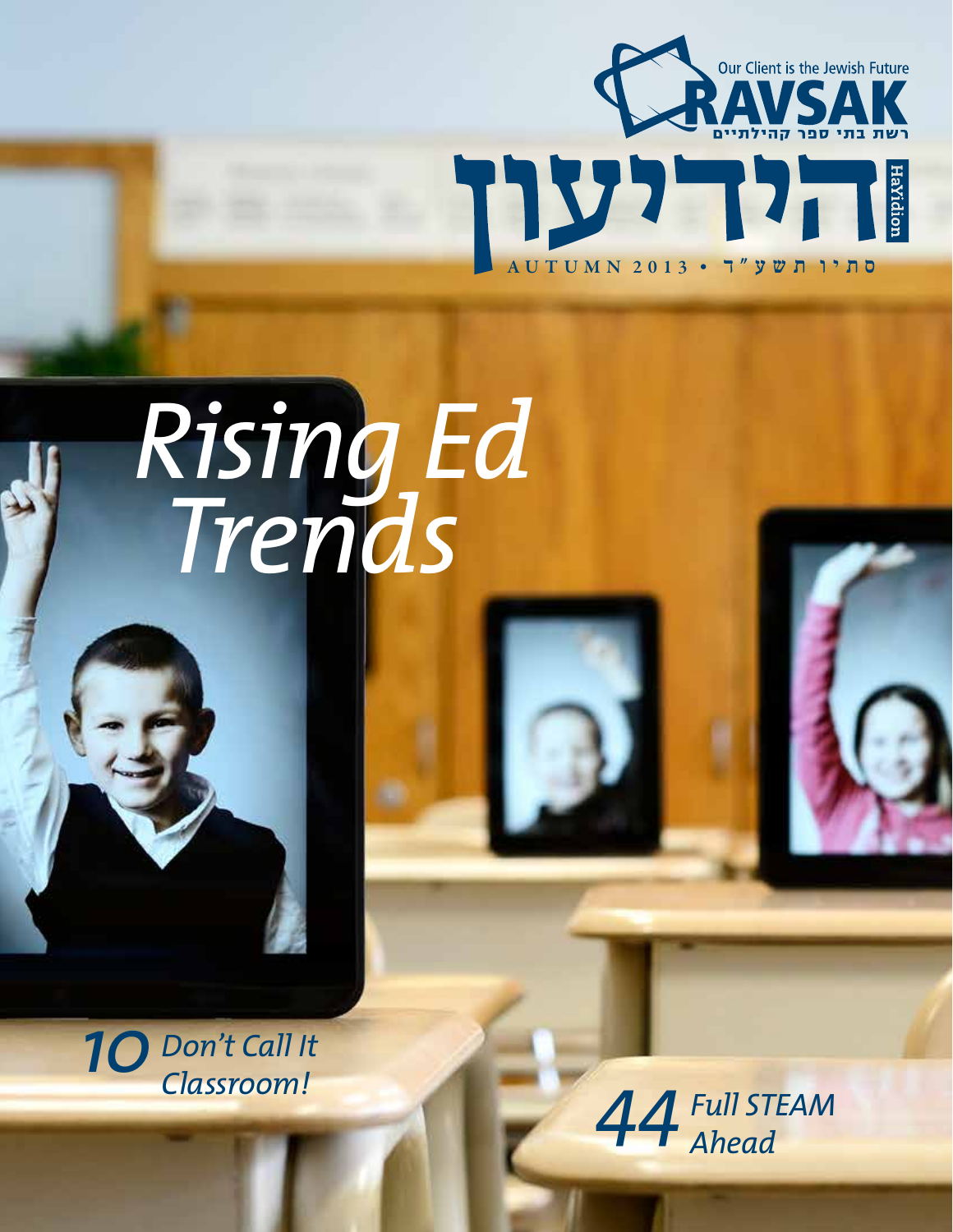# ¿ by **mindy Schiller** ge Barrier **B r e a k i n g t h e**

The single-age classroom is so engrained in school practice that it is scarcely noticed, multiage groupings often being the fruit of necessity alone. Schiller argues for the intrinsic pedagogic value of the multiage classroom.

> hy is there this assumption that the most important thing kids have in common is how old they are?" asks educational innovator Sir Ken Robinson, in his well-known Youtube video, "Changing Educational Paradigms." To date, the video has had roughly 11 million views. "If you are interested in the model of learning," he goes on, "you don't

start from this production line mentality. This is essentially about conformity … and I believe we've got to go in the exact opposite direction."

Robinson's statement strikes at the heart of an issue that's been plaguing schoolchildren since time immemorial: class is either too hard or too boring. Unsuccessful students quickly grow disengaged, labeling themselves as "bad at school"—and, by default, everything else. Gifted students become bored or, more often, arrogant. The only students whose needs are truly met in a traditional classroom are those in the middle, if there really is such a thing.

Attempts to solve the problem are reflected in the proliferation of gifted programs on one hand and learning specialists and Individual Education Plans (IEPs) on the other. The thinking, presumably, is that when the two ends of the bell curve are siphoned off, teachers can finally cater to the middle.

Here's an idea: what if there were an approach where students were not labeled as "top," "bottom" or "middle," but viewed as a fluid spectrum? Where the natural diversity of children's abilities was celebrated as a tool for innovation, as opposed to a barrier to overcome?

Actually, such an approach already exists. It's called the multiage classroom.

When, in 1988, Miriam Schiller began as principal of Akiba-Schechter Jewish Day School in Chicago, class sizes were in the single digits. She combined grades as a way of creating larger social groups for students. "As we got bigger and bigger," says Schiller, "parents would ask me if I would be dividing up the grades like other schools do. And I would say to them, 'Why? This works so much better.'"

At Akiba, classes are multiage by design, as they have been for the last 25 years. Children are grouped in two-year age spans, which means that in lower school, there are three 1st/2nd grade classrooms and three 3rd/4th grade classrooms. In middle school, where subjects are more compartmentalized, students go from 5th/6th grade to 7th/8th grade. The combination of students changes from one subject to the other—one's classmates in science may not be the same as in math or history—but they all include at least two grades.

"I never have to explain the multi-age classroom to families that are here," says Schiller. "They see how successful it is. Only when I talk to prospective families do I remember what 'normal' is. Why would I ever go back to 'normal'?"

In fact, when Schiller explains the benefits of this technique to prospective parents, they often ask her why other schools don't follow it. In the meantime, the multiage classroom has become one of the school's strongest selling points.

# The Benefits of Multiage Classrooms

# *Unsynchronized Learning*

"In a normal classroom," says Schiller, "children are on a spectrum. Teachers teach to the middle, remediate one end and



*Mindy Schiller is the marketing director at Akiba-Schechter Jewish Day School, where she also teaches middle school. marketing@akibaschechter.org*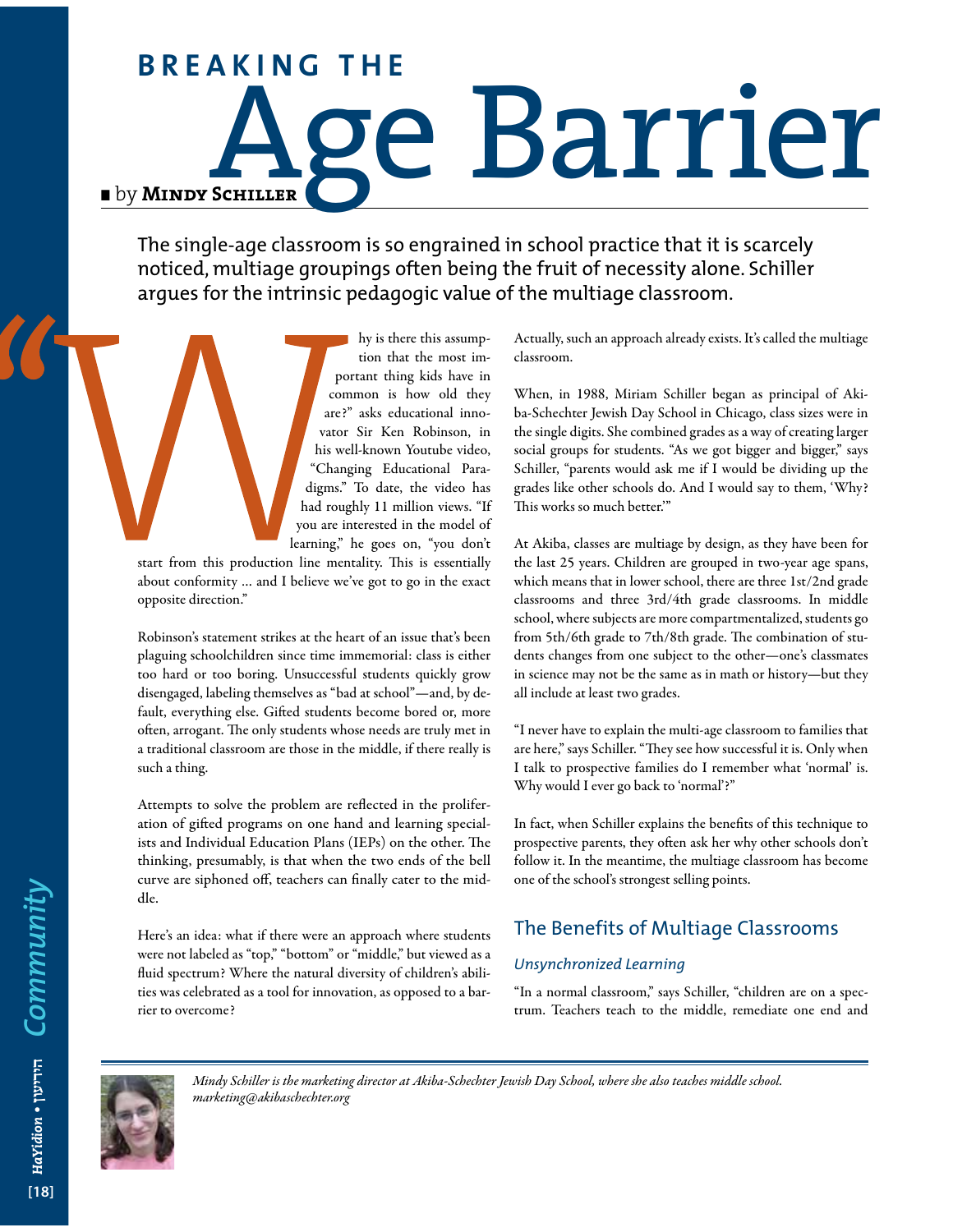enrich the other. At Akiba, we take the 'real' norm and make it the established norm." In other words, students naturally progress at their own rate—regardless of what sorts of external demand are placed on them. The traditional grad-

# In multiage classrooms, the natural diversity of children's abilities is celebrated as a tool for innovation, as opposed to a barrier to overcome.

"I love [the multiage classroom] both as a teacher and a parent," says Michelle Rotfeld, science teacher and parent at Akiba-Schechter. "I like the fact that children really can push themselves up. There's a curriculum in place for them.

ed classroom forces them to align their progress with an imaginary timeline. Thus, students who are falling behind often fake mastery of a subject—building on a weak foundation—and faster students often are forced to slow down. Any child who isn't synchronized with the traditional schedule forever feels behind and begins a spiral of failure. In contrast, because the multiage classroom covers a two-year span, children have more time to develop as they naturally would, without an external timetable.

Take Paula as an example. Paula was a young first grader and had a very difficult time learning to read. In fact, it wasn't until midyear that she finally started to grasp the concept of decoding. Once she did, however, she catapulted forward, progressing through the next levels so quickly that she made up for her time lag earlier.

Paula's process is not unusual. With various ages in the classroom, it's assumed that there are also many skill levels. There is no expectation that all children will be ready to learn a certain skill simultaneously. Consequently, while Paula was still a little "behind" the other students at the end of 1st grade, she was far ahead of many of them at the end of 2nd grade.



The children who are more mature have a group to associate with. And the children less mature can fall back if they're not yet ready."

# *Differentiation*

The model is beneficial not only for the student, but for the teacher as well. According to Miriam Kass, staff development coordina-

> tor and former 3rd/4th grade teacher at Akiba, the multiage classroom allows the teacher to create a more open-ended classroom and then differentiate based on the child. "In traditional classrooms," says Kass, "a good teacher will try to differentiate for those students who stick out on either end. But in the multiage classroom, differentiation is the default." In other words, the onus is on the teacher to constantly consider how best to reach each student—whether he needs remediation or is ready to fly. "Nobody's doing the straight and arrow, so the 'outliers' don't stand out as much. I don't think I had a typical 3rd grader or typical 4th grader," she adds.

> Differentiating instruction can be difficult, but according to Rotfeld, it's made easier within the two-year loop of curriculum. "The two-year span allows

### *Self-Esteem*

Imagine if Paula had been in a traditional graded classroom. She would quickly have grown aware of her inability to master decoding and her self-esteem would have taken a nosedive. This, in turn, would have prevented her from actually progressing. At Akiba, Paula

had the time to advance at her own rate. She was only one of many children on the spectrum of the classroom, and thus able to experience continuous success. Similarly, once she was ready to progress more quickly, she was able to do that.

In a typical classroom, a good teacher will differentiate for students who stick out on either end. In the multiage classroom, differentiation is the default.

you to take a break from your topic and then when you return to it, you have fresh eyes. It promotes creativity."

Schiller points to another benefit of the multiage approach, one she discovered in her many years of teaching students how to read.

> A multiage classroom encourages creative redundancy, the concept of teaching a child the same concept but in a different way. She recalls one student who came from another school and who had been told he could not learn to read. A learning specialist evaluat-

TVTT . FlaYidion *HaYidion •* **הידיעון[19]**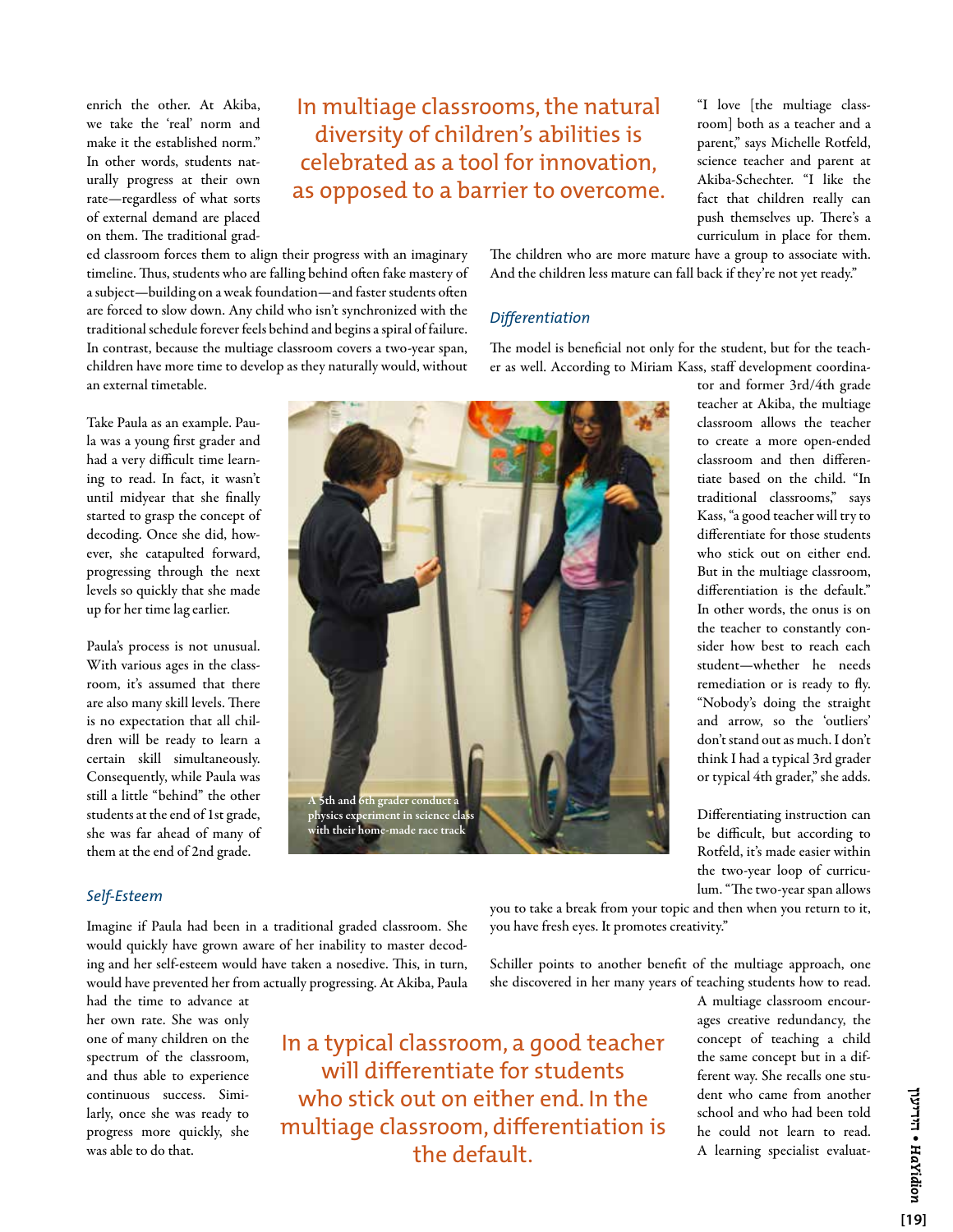ed him, discovering that in fact he was extremely bright. When the learning specialist shared this with his previous teachers and asked them how they might approach him differently, they replied that they would essentially just have to repeat everything again—perhaps more loudly and more slowly. In contrast, creative redundancy accepts the fact that the first method of instruction did not work and therefore cannot be tried again; rather, a new method must be introduced. In a multiage classroom, because of the wide spectrum of abilities, teachers are constantly forced to develop multiple ways of teaching the same skill. A student who has finished reading level 1-1 but is not yet ready to advance to level 1-2 needs a different book at the 1-1 level.

# In a multiage classroom, your friends are your friends because they're your friends, not because they're the same age.

Thankfully, the child in question entered first grade at Akiba and is now able to read, because the multiage system had already created an environment of differentiation.

### *Social Skills*

Multiage settings foster cooperative learning skills necessary in a democratic society. Children learn to work with older and younger peers, which more accurately reflects the world they'll encounter as adults. "It creates a more natural pool of friends," says Kass. "Normally, as a student, you're basically told you'll be friends with the same people for the next 12 years. But in a multiage classroom, your friends are your friends because they're your friends, not because they're the same age." While a child is a 3rd grader one year and thus on the younger side, he will be an older and more experienced student to the new group of 3rd graders coming into the class when he's a 4th grader. In addition, because of this overlapping of grades, students are easy friends with kids both older and younger than them.

Scott Salk, a 1st/2nd grade teacher at Akiba, loves the feeling of community created in this setting. "Although initially wary, if not fearful, of teaching in a multigrade classroom after many years with a single grade, I have become a huge believer," he says. In public school, where Scott taught previously, he had always tried to run a classroom that allowed children to move at their own pace, supporting their strengths and weaknesses, and encouraging collaboration. In his experience, the multiage classroom has magnified these outcomes. "Ability levels have a wider range but are thankfully murkier," he says. "Competition is minimized in favor of collaboration and helping one another. While often the older kids are helping younger kids, it's not always the case since more advanced 1st graders will do more helping while 'slower' 2nd graders can always get the help they need without really standing out as such. And there is little as educationally beneficial as one child helping another."

Multiage classrooms also promote deeper student-teacher relationships, since teachers work with each child for two years. "It takes time to get to know someone," says Kass, "to develop a relationship not just with the child, but with the family. And to think that after nine months I would have to say goodbye to my students—whom I've just gotten to know? That would be really sad."

# *Ability to Reach Higher*

Every student has a right to learn something in school in every class, yet often the gifted learn the least. Much of what they are asked to learn in a traditional class they have already mastered. Teachers often make them classroom helpers or let them read books on their own. Consequently, the gifted child is not given the opportunity to learn through "real struggle." If gifted students are not exposed to challenging material, they will not learn how to learn and will certainly not develop the study skills they need for future serious academic pursuits.

Schiller tells the story of one alumnus who, upon entering freshman year at his high school, found that many of his Judaic classes were repeating the same material he had already mastered. So after much communication with the administration and sitting in on other classes, he arranged to take sophomore Judaic classes instead. When his freshmen classmates found out about the arrangement, they were confused. "If you take sophomore classes this year, junior classes next year and senior classes junior year, what will you do senior year?" This question had never occurred to this alumnus. For his peers, who were coming from traditional classroom settings, it was almost as though there was a finite amount of material to be learned and come senior year, this alumnus would have "run out of things to learn." Coming from Akiba, where the spectrum was as wide as the students who created it, this **[continued on page 23]**